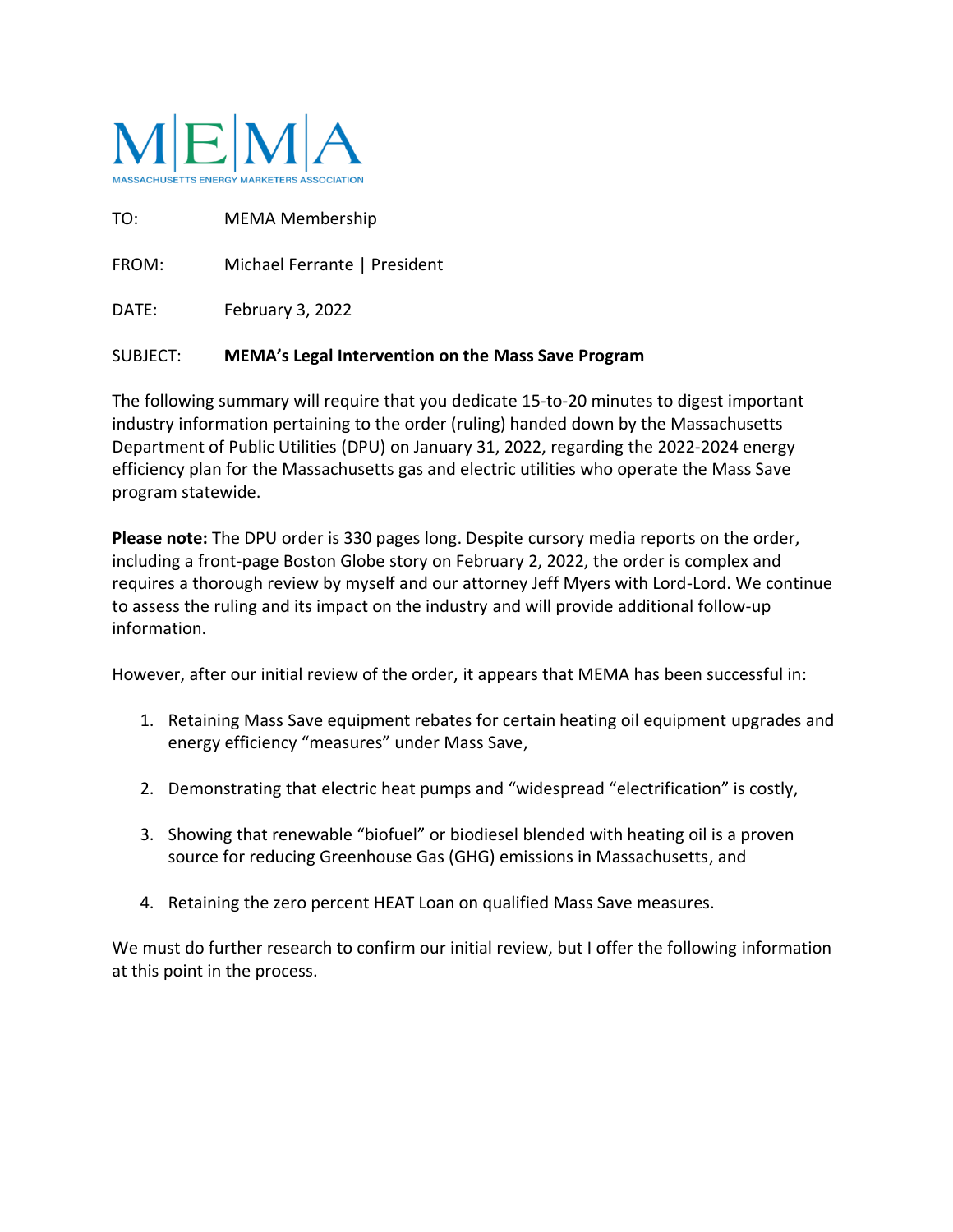#### Page 2 of 7

#### ▪ **Background on MEMA's Role in the DPU Proceeding**

Massachusetts leads the nation in climate change laws and regulations and, is one of the lead northeast states advocating for widespread electrification (a stated goal of converting 1 million fossil fueled homes to electric heat pumps by 2030) as the solution to stop the adverse impact of carbon emissions and Global Warming.

Every 3 years in Massachusetts the state's investor-owned utilities along with the Energy Efficiency Advisory Council (EEAC) within the Massachusetts Department of Energy Resources must develop a revised energy efficiency plan that must deliver, by law, energy savings and GHG reductions via Mass Save.

I serve as a non-voting member of the EEAC. Since December 2020 I have been fighting to retain Mass Save equipment rebates for heating oil equipment because the voting members of the EEAC were determined to cut Mass Save rebate dollars for heating oil equipment and use those funds (millions of dollars paid annually by heating oil customers via a surcharge on monthly electric bills) to incentivize fossil fuel conversions to electric heat pumps.

The 3-year plans must be approved by the DPU, and after the draft 2022-2024 plan was submitted to the DPU last November, MEMA requested, and was granted, full intervention status by the DPU to intervene in their review proceeding to and try and modify the plan. MEMA's reasons for intervening are summarized below by the DPU in their final order.

Note: The term Program Administrators (PAs) means the gas and electric utilities who operate the Mass Save Program.

#### The order states:

"Massachusetts Energy Marketers Association

MEMA argues that the Department should direct the Program Administrators to modify the Three-Year Plans to preserve existing Mass Save rebates for efficient heating oil equipment (MEMA Brief at 1, 8). MEMA asserts that the goals for partial replacement heat pumps agreed to in the Term Sheet set a minimum number of fossil-fueled heating systems that will continue to play a role in residential heating during the winter and, therefore, oil boiler replacements will provide substantial savings and should remain eligible for incentives (MEMA Brief at 2-3; MEMA Reply Brief at 2-3).

Second, MEMA urges the Department to consider opportunities for immediate GHG emissions reductions with biofuels and other low carbon fuels, while recognizing the higher costs of heat pumps and marginal grid emissions impacts, rather than an average grid emissions profile (MEMA Brief at 3-5; MEMA Reply Brief at 3-5).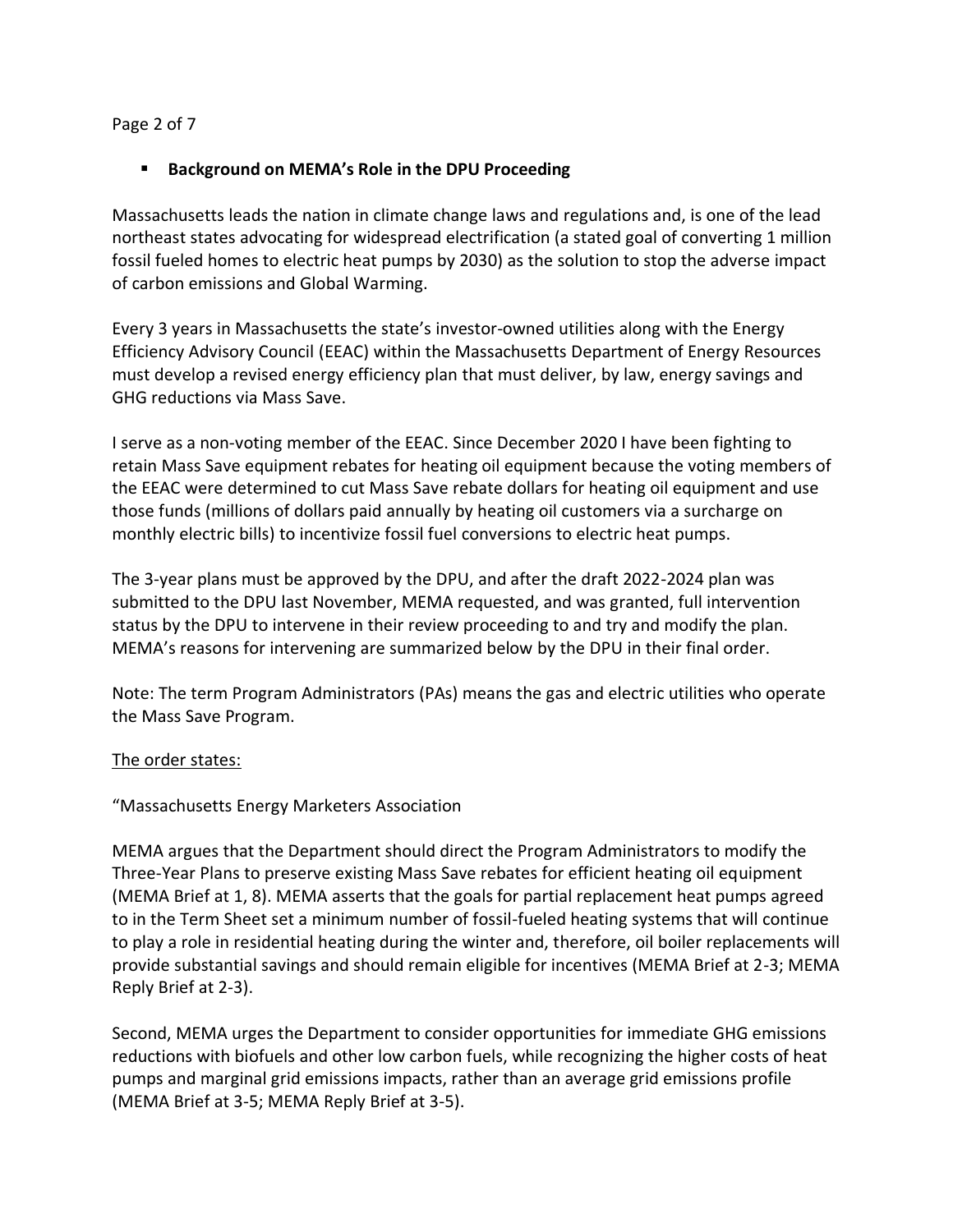#### Page 3 of 7

Lastly, MEMA argues that overreliance on heat pumps and higher electricity usage may be particularly harmful to low-income customers and customers living in environmental justice communities and, therefore, preserving rebates for efficient fossil-fuel heating equipment could immediately reduce GHG emissions and grid demand over the next three years (MEMA Brief at 4, 7-9; MEMA Reply Brief at 7-8)."

# ▪ **DPU Seems to Support Continued Rebates for Heating Oil Equipment**

## The order states:

"Excluding certain heating measures from these Three-Year Plans, particularly when participants would realize energy and cost savings, as well as lower GHG emissions from the cost-effective measures, calls into question whether the Program Administrators are fulfilling their statutory obligation to pursue all cost-effective energy efficiency resources (Exh. DPU-Comm 10-12). Cost-effective savings for limited fossil fuel heating are still available (Exh. DPU-Comm 10-12). A participant upgrading from a baseline condensing unit to a high-efficiency condensing unit could experience one MMBtu to 2.5 MMBtu in annual savings, in addition to thermostat savings of 2.1 MMBtu to 2.8 MMBtu, with incremental costs up to \$1,034 (Exh. DPU-Comm 10-12). In addition, the savings associated with upgrading condensing fossil fuel heating systems to new condensing fossil fuel heating systems do not result in non-costeffective core initiatives or programs.

Further, G.L. c. 25, § 21 contemplates the continuation of conversions from fossil fuel heating and cooling to fossil fuel heating and cooling, if the measure lowers energy consumption, lowers GHG emissions, and is cost effective without including social value of GHG emissions reductions in the calculation of benefits."

# **The DPU Cites Operating Costs of Heat Pumps**

## The order states:

"The Department fully supports the Program Administrators prioritization of heat pumps and encouraging adoption of low-carbon technologies through market transformation. However, as the Program Administrators have explained, some customers may face significant technical and financial hurdles to electrification of heating systems (Statewide Plan, Exh. 1, at 13). In addition, the Program Administrators have demonstrated that, at this time, fully displacing oil heat with a mini-split heat pump or a central heat pump, regardless of the installation cost, may actually increase lifetime operating costs by about \$4,000 (see, e.g., Exh. NSTAR-Electric-2, Att. A). Pursuant to G.L. c. 25, § 1A, the Program Administrators must prioritize safety, equity, and affordability in implementing their programs."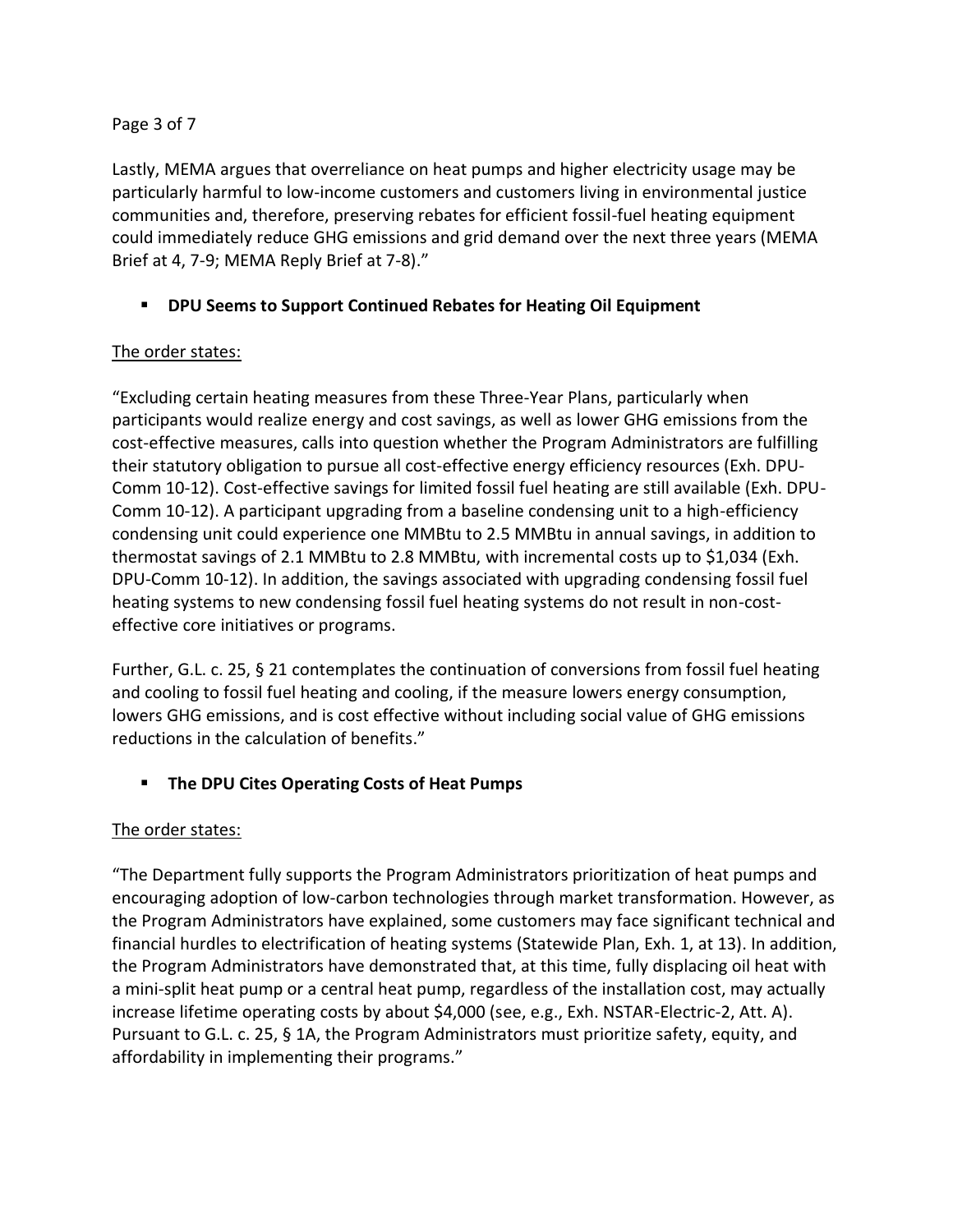#### Page 4 of 7

## ▪ **DPU Supports "More Familiar" Heating Measures**

#### The order states:

"Accordingly, it is imperative that the Program Administrators ensure the subset of customers facing significant technical and financial hurdles to electrification are encouraged to adopt the most efficient, affordable heating system.

This subset of customers should not be faced with costly home modifications and potentially higher energy costs if they prefer to install a more familiar heating measure and it is still cost effective to encourage the customer to adopt a higher efficiency, lower GHG-emitting heating system (Exh. DPU-Comm 10-1). Accordingly, the Department directs the Program Administrators to continue offering incentives for these cost-effective heating systems to participants so long as savings opportunities remain."

## ▪ **MEMA Fights to Save Residential Oil-fired Boiler Rebates**

## The order states:

"The Program Administrators argue that the program-efficiency level for oil boilers is the same as the code requirement; resulting in removal of oil boilers from the program entirely, given there are no claimable savings or opportunities for program intervention (Program Administrators Brief at 35-36, citing Exh. DPU-Comm 10-12). In response to MEMA's argument that existing Mass Save rebates for efficient heating oil equipment that use low-carbon biofuels should be preserved, the Program Administrators argue that the use of biofuels, on its own, does not lead to a reduction in customer energy consumption or demand and would, therefore, not qualify as an energy efficiency measure (Program Administrators Reply Brief at 8-9, citing Tr. 1, at 77). Therefore, the Program Administrators recommend the Department approve their proposal to remove this incentive from the Three-Year Plans (Program Administrators Reply Brief at 9)."

## On oil-fired boilers the order further states:

"The Program Administrators propose to eliminate the residential oil-fired boilers measure, stating that it is no longer cost-effective because of the increase in efficient baselines (Statewide Plan, Exh. 1, at 79; Exhs. DPU-Comm 13-10; DPU-Comm 13-15(a); Tr. 1, at 89). Conversely, MEMA argues that heat pumps will not fully replace fossil-fueled heating systems in the next three years and, therefore, preserving existing rebates for high-efficiency oil boilers and furnaces could immediately reduce GHG emissions and grid demand with the use of renewable biofuels (MEMA Brief at 2-4).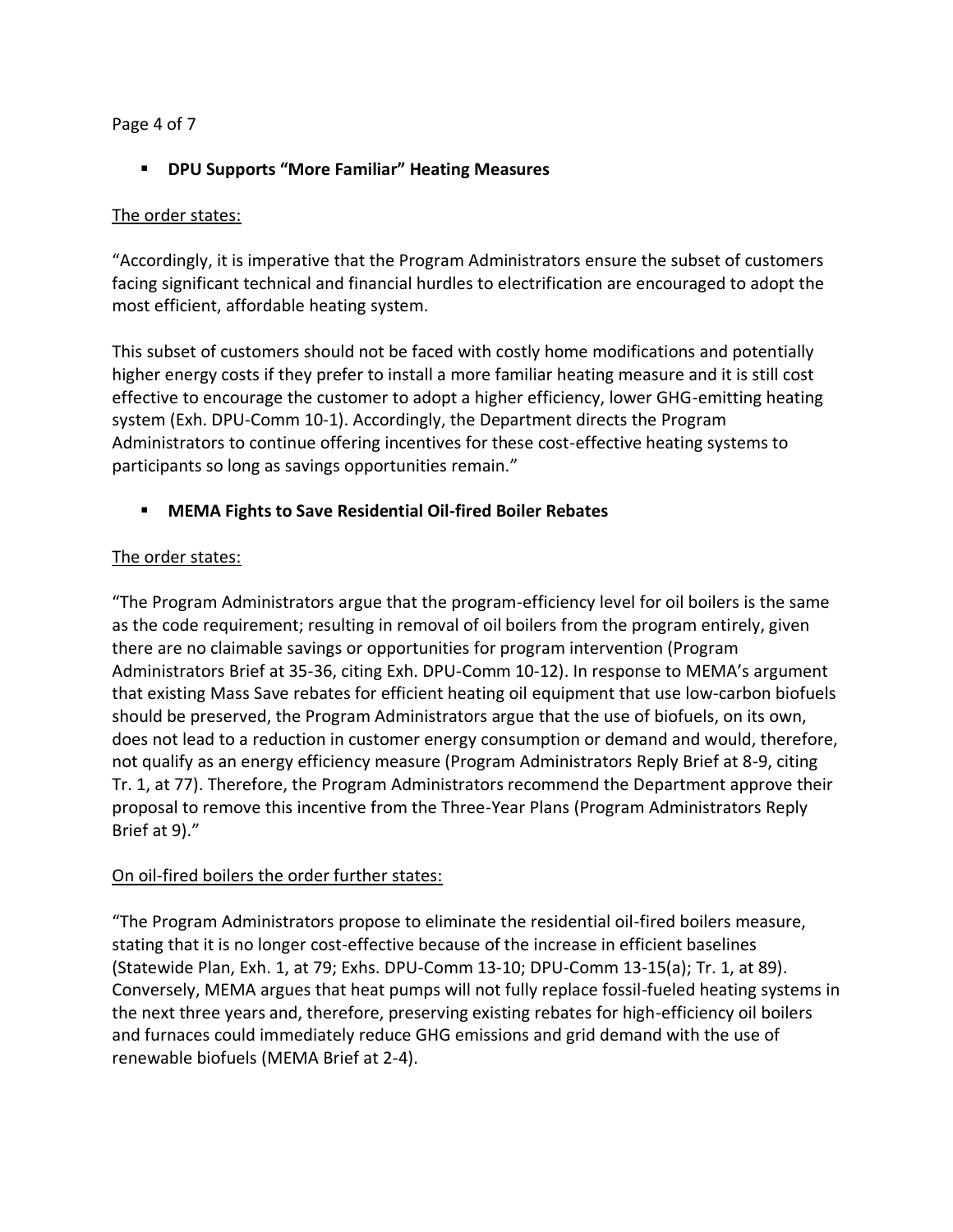#### Page 5 of 7

The Department notes that the Energy Act of 2018: (1) expanded the energy efficiency programs to include oil and propane measures; and (2) changed the cost-effectiveness analysis for energy efficiency to the sector level. St. 2018, c. 227  $\S$ § 1, 6; see 2019-2021 Three-Year Plans Order, at 111 (Program Administrators expanded their programs to include cost-effective oil heat measures). Accordingly, non-cost effectiveness of an oil boiler measure is not determinative of whether a measure may be offered by a Program Administrator.92 In effectuating the requirements of the Green Communities Act, the Department must continue to ensure that the use of ratepayer dollars to fund energy efficiency programs and measures is justified by the benefits achieved. 2019-2021 Three-Year Plans Order, at 73.

The Program Administrators state that oil boilers for residential customers do not have savings because the baseline is code.93,94 Where the record does not demonstrate that there is an energy savings opportunity, the Department finds that it is imprudent for the Program Administrators to use ratepayer funds to incent the measure."

## ▪ **DPU Finds Utilities Used Inconsistent Data on Oil-Fired Boilers & Orders "Justification"**

## The order states in footnote 94:

"The Department notes that the TRM (Technical Reference Manual) uses inconsistent baselines for early replacement measures (Statewide Plan, Exh. 1, App. O). Given the Department has only 90 days to review the Three-Year Plans, we are unable to fully investigate the discrepancies in the baselines. Accordingly, the Program Administrators shall file a detailed report fully explaining the method for the establishment of baselines for early replacement measures, including a detailed justification for any differences in baseline assumptions, by May 2, 2022."

## ■ Income Eligible Heating Oil Customers Can Receive Mass Save Rebates

## The order states in footnote 93:

"The Program Administrators plan to continue to offer oil boilers to income-eligible customers through the Income Eligible Coordinated Delivery Program (Statewide Plan, Exh. 1, at 79; Exh. DPU-Comm 13-10)."

# ▪ **DPU Concludes that Electrification Will be Costly to Consumers**

## The order states:

"Strategic electrification is a key component of the 2022-2024 Three-Year Plans and a significant portion of the Program Administrators' proposed budgets.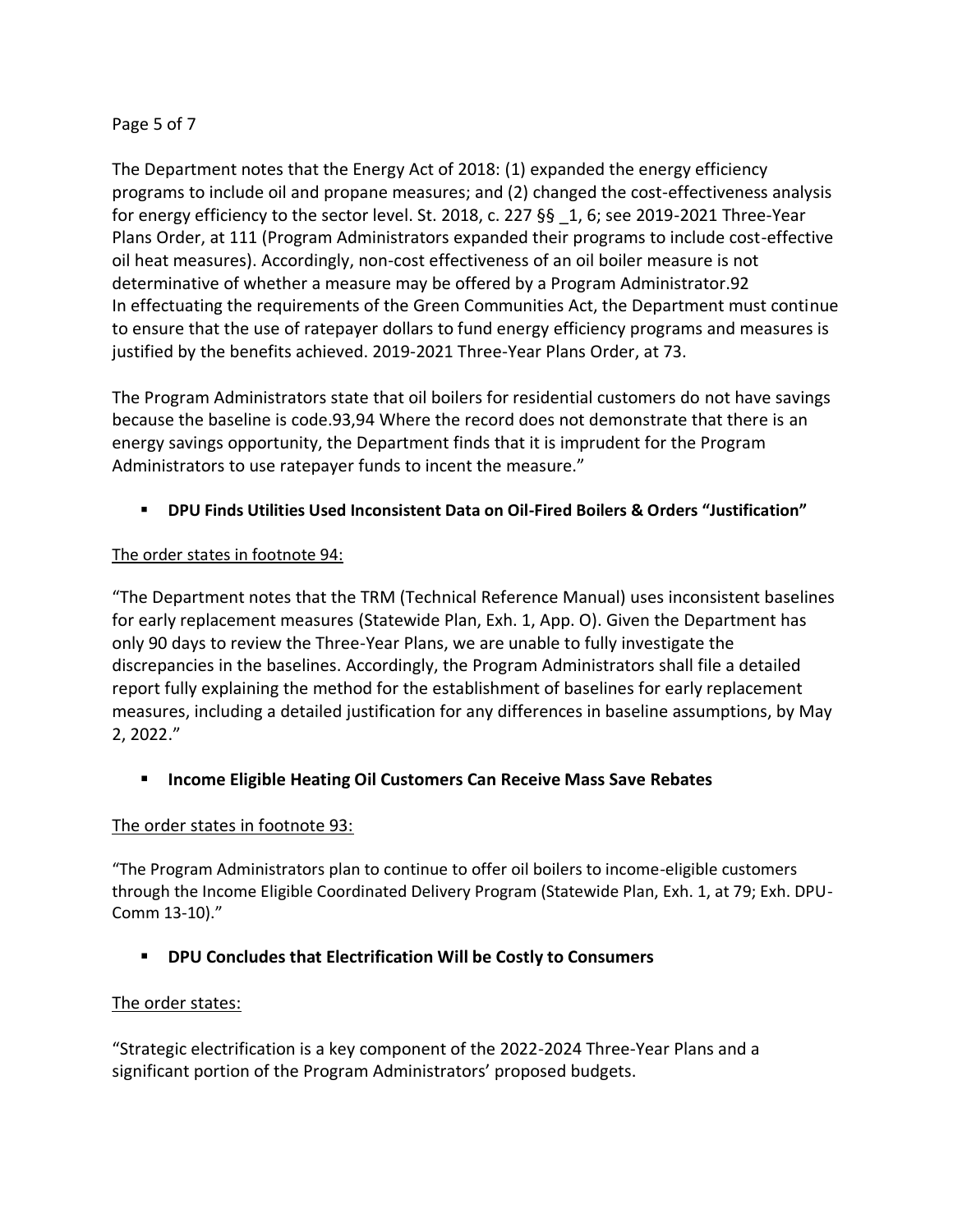## Page 6 of 7

Even for non-participants, most Program Administrators expect significant bill impacts related to implementing their Three-Year Plans (Exhs. EGMA-6; LU-6 (Non-Participant Bill Impacts); NG-Gas-6, at 10-160; NSTAR-Gas-6; Compact-6; FGE-Electric-6, at 16-20; NG-Electric-6, at 7-22, 26- 41, 45-60, 62-77; NSTAR-Electric-6). As discussed in Section VIII, below, to mitigate expected bill impacts, the Department will establish a cap on budgets. More specifically, the Program Administrators will not be permitted to recover any costs in excess of approved program budgets unless the Program Administrator receives approval by the Department to increase the program budget."

# ▪ **DPU Finds "Biofuel" Valuable in Achieving GHG Emissions**

# The order states:

"Regarding MEMA's argument advocating the use of biofuels to reduce emissions, the Program Administrators maintain that the use of biofuels does not lower energy consumption and therefore MEMA's proposal is inconsistent with the Green Communities Act (Program Administrator Reply Brief at 9, citing Tr. 1, at 76-77). Although biofuel is a potentially lowcarbon renewable energy source, the Department agrees that, regardless of whether biofuels lower carbon emissions, the Green Communities Act requires the Program Administrators to pursue energy efficiency measures that lead to a reduction in energy consumption and lowers GHG emissions. G.L. c. 25, § 21(b)(1); Cape Light Compact JPE, D.P.U. 20-40, at 21 (2021).

The Department acknowledges that the availability of alternative low- or no-carbon fuels may affect the calculation of benefits for certain measures. For example, the Program Administrators appropriately take in to account the decarbonization of the electric grid in the calculation of electrification benefits (Statewide Plan, Exh. 1, at 8). The Department does not currently have enough information to conclude whether decarbonization of fuels is likely and consistent with the Commonwealth's energy policies. In this regard, the Governor recently established a special Commission on Clean Heat to develop a framework for long-term GHG emissions reductions from heating fuels. Executive Order No. 596, § 1 (September 9, 2021). 95 The Department expects that the Commission on Clean Heat and the resulting policy framework will provide additional guidance on the role of various resources in achieving the Commonwealth's netzero emission targets."

## ▪ **HEAT Loan Remains in Place with Focus on Electrification**

## The order states:

"The Program Administrators also plan to continue to offer residential financing options (Statewide Plan, Exh. 1, at 115). All residential customers are eligible to apply for a HEAT Loan on qualified measures, including HVAC and building envelope improvements (Statewide Plan, Exh. 1, at 115).